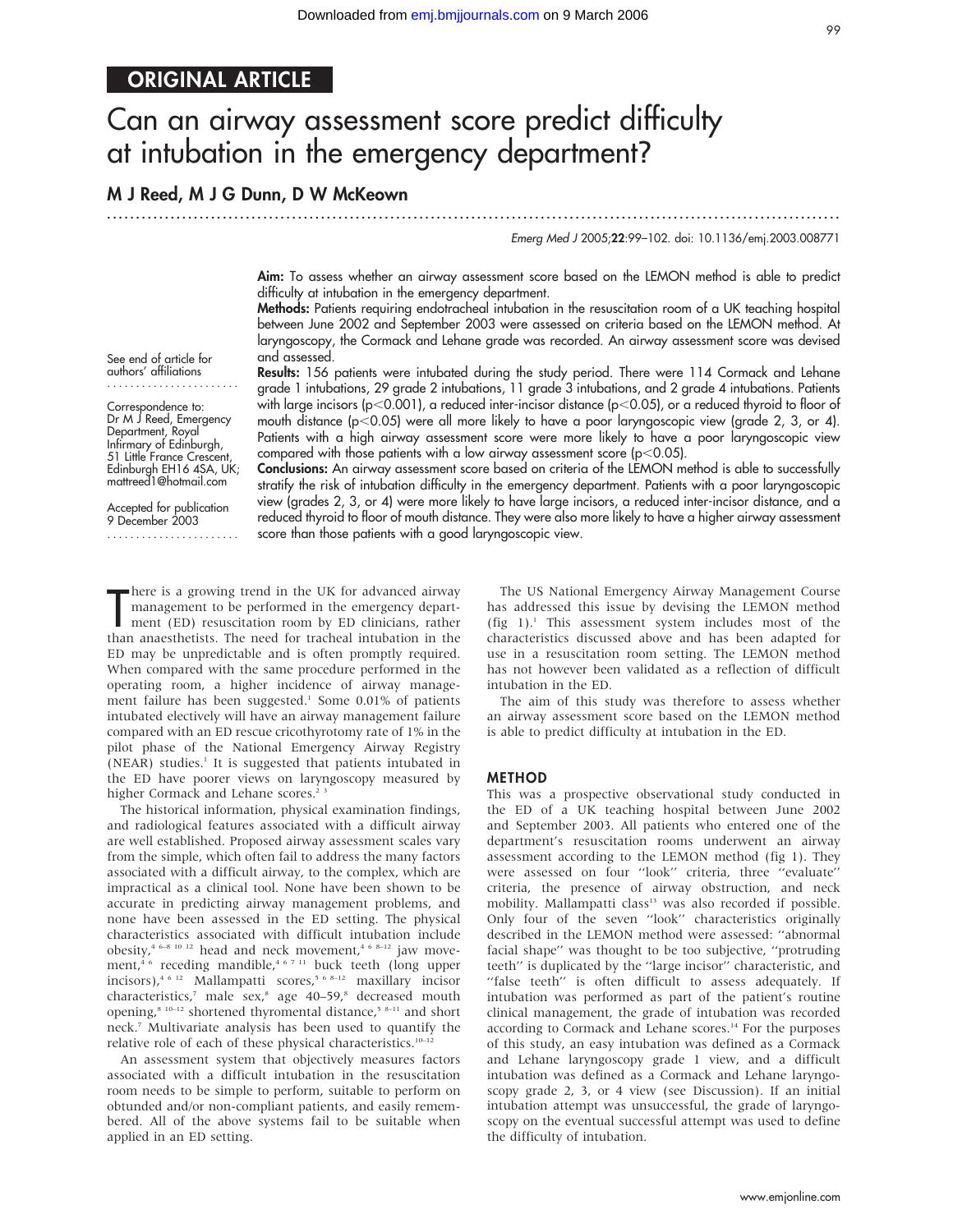#### 100 Reed, Dunn, McKeown

#### L Look externally

Look at the patient externally for characteristics that are known to cause difficult laryngoscopy, intubation or ventilation.

#### E Evaluate the 3-3-2 rule

In order to allow alignment of the pharyngeal, laryngeal and oral axes and therefore simple intubation, the following relationships should be observed. The distance between the patient's incisor teeth should be at least 3 finger breadths (3), the distance between the hyoid bone and the chin should be at least 3 finger breadths (3), and the distance between the thyroid notch and the floor of the mouth should be at least 2 finger breadths (2).

- 1 = Inter-incisor distance in fingers.
- 2 = Hyoid mental distance in fingers.
- 3 = Thyroid to floor of mouth in fingers.



#### M Mallampati

The hypopharynx should be visualized adequately. This has been done traditionally by assessing the Mallampati classification. The patient is sat upright, told to open the mouth fully and protrude the tongue as far as possible. The examiner then looks into the mouth with a light torch to assess the degree of hypopharynx visible. In the case of a supine patient, Mallampati score can be estimated by getting the patient to open the mouth fully and protrude the tongue and a laryngoscopy light can be shone into the hypopharynx from above.





Class I: soft palate, uvula, fauces, pillars visible

Class II: soft palate, uvula, fauces visible base of uvula visible

Class III: soft palate,



Class IV: hard palate only visible

O Obstruction?

Any condition that can cause obstruction of the airway will make laryngoscopy and ventilation difficult. Such conditions are epiglottis, peritonsillar abscesses and trauma.

#### N Neck mobility

This is a vital requirement for successful intubation. It can be assessed easily by getting the patient to place their chin down onto their chest and then to extend their neck so they are looking towards the ceiling. Patients in hard collar neck immobilization obviously have no neck movement are therefore harder to intubate.

An airway assessment score was calculated as follows. The number of positive ''look'' criteria was calculated. One point was added for each unfavourable ''evaluate'' criteria (mouth opening less than three finger breadths, hyo-mental distance less than three finger breadths, or a thyro-hyoid distance less than two finger breadths). One point was also added for a Mallampatti score of 3 or more, for an obstructed airway, and for poor neck mobility. If a test could not be performed the patient received a score of zero for that criterion. The maximum airway assessment score possible was therefore 10 and the minimum zero.

All data were entered on a form and completed forms were collected for data entry and analysis using Microsoft Excel. Fisher's exact test was used to compare categorical variables and Student's t test for parametric data. Spearman's rank sum test was used to assess correlation between categorical variables. Significance was defined as  $p<0.05$ .

#### RESULTS

Between June 2002 and September 2003, 156 patients who were intubated in the ED were entered into the study. This comprised 88% of the 177 patients undergoing intubation in the department during this period. Patients who were lost from the study did not have a formal airway assessment performed at the time of intubation. All 156 patients were successfully intubated in the ED.

Altogether 114 patients were characterised as Cormack and Lehane grade 1 and 42 were classed as Cormack and Lehane grades 2, 3, or 4 (grade  $2 = 29$ , grade  $3 = 11$ , and grade  $4 = 2$ ). Table 1 compares the characteristics of patients with an easy intubation (grade 1) compared with those with a difficult intubation (grades 2, 3, and 4).

There was no significant difference in the sex ratios (M/F) between the two groups (75/39 compared with 32/10,  $p = 0.25$ , NS). There was also no difference in mean age between the two groups (53.8 years compared with 55.7 years,  $p = 0.86$ , NS).

Of the three ''look'' criteria of the LEMON method, only patients with large incisors  $(p<0.001)$  were more likely to have a difficult intubation (grade 2, 3, or 4). There was no difference in intubation grade in patients with facial trauma  $(p = 1.0, NS)$ , a beard or moustache  $(p = 0.49, NS)$ , or a large tongue ( $p = 0.49$ , NS). Of the three "evaluate" criteria, both a reduced inter-incisor distance  $(p<0.05)$  and a reduced thyroid to floor of mouth distance ( $p$ <0.05) were associated with a difficult intubation. There was no significant difference in intubation grade in patients with a reduced hyoid to chin distance ( $p = 0.34$ , NS) however 45.8% of patients in the

Figure 1 The LEMON airway assessment method.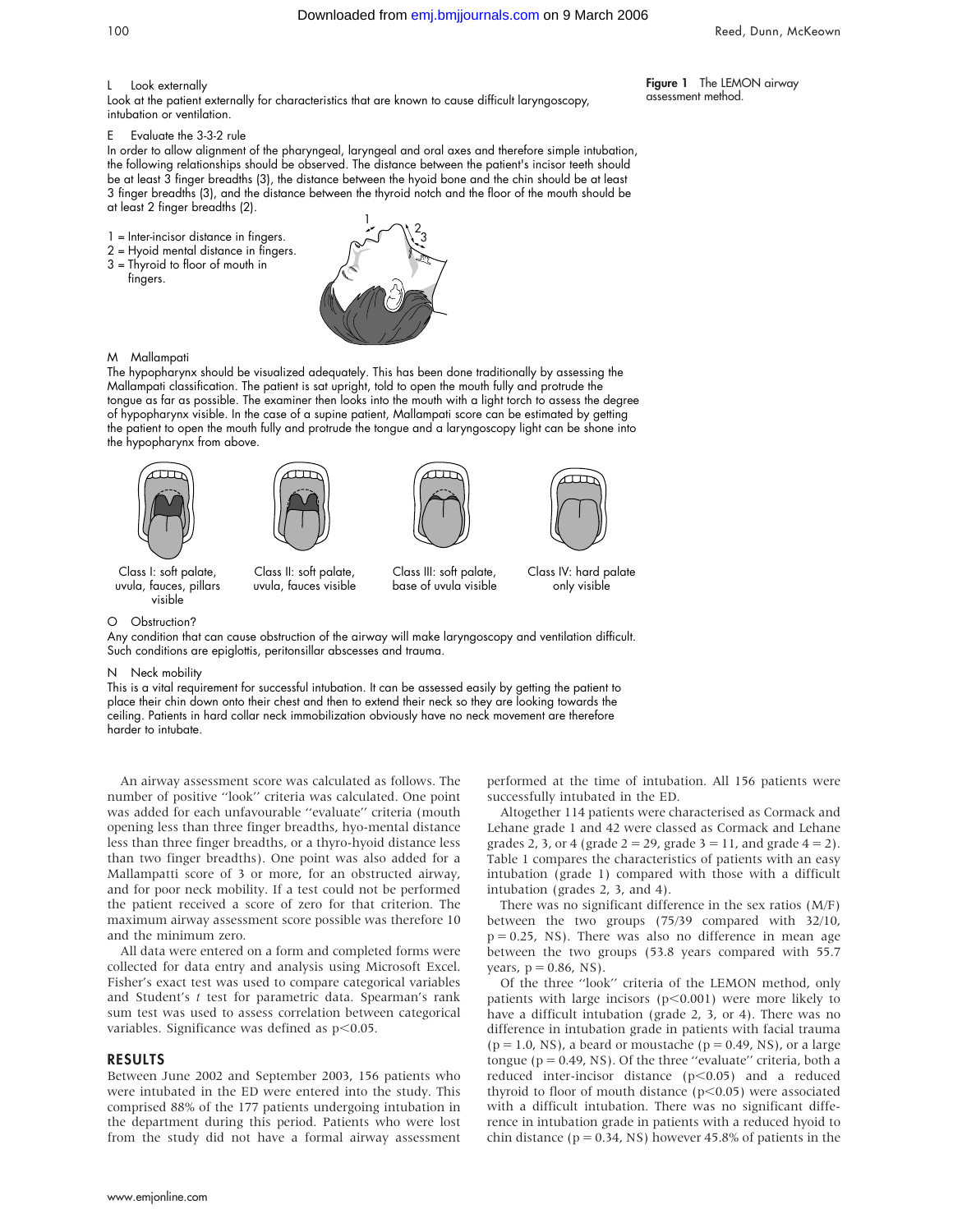# Downloaded from [emj.bmjjournals.com](http://emj.bmjjournals.com) on 9 March 2006

| Characteristic                        | <b>Easy intubation</b><br>group | <b>Number</b> | <b>Difficult intubation</b><br>group | <b>Number</b> | p Value                |
|---------------------------------------|---------------------------------|---------------|--------------------------------------|---------------|------------------------|
|                                       | 114                             |               | 42                                   |               |                        |
| Number of patients<br>Sex ratio (M/F) | 75/39                           | 114           | 32/10                                | 42            | $0.25$ NS $\dagger$    |
|                                       | 65.8                            |               | 76.2                                 |               |                        |
| Male percentage                       | Mean (SD)                       |               | Mean (SD)                            |               |                        |
|                                       | 53.8 (23.2)                     | 114           | 55.7 (18.7)                          | 42            | 0.86 NS <sup>±</sup>   |
| Age<br>Look                           | %                               |               | %                                    |               |                        |
| Facial trauma                         | 11.3                            | 106           | 12.2                                 | 41            | $1.0$ NS $\dagger$     |
| Large incisors                        | 6.5                             | 108           | 28.6                                 | $\Delta$      | $< 0.001$ *t           |
| Beard or moustache                    | 6.3                             | 111           | 9.8                                  | 41            | 0.49 NS+               |
| Large tongue                          | 1.0                             | 104           | 2.4                                  | 41            | 0.49 NS <sub>t</sub>   |
| Evaluate                              | %                               |               | %                                    |               |                        |
| Incisor distance $3+$                 | 61.8                            | 76            | 31.0                                 | 29            | $< 0.05$ *†            |
| Incisor distance $<$ 3                | 38.2                            |               | 69.0                                 |               |                        |
| Hyoid / mental dist $3+$              | 65.8                            | 76            | 54.2                                 | 24            | 0.34 NS+               |
| Hyoid / mental dist $<$ 3             | 34.2                            |               | 45.8                                 |               |                        |
| Thyroid to mouth $2+$                 | 86.6                            | 82            | 58.3                                 | 24            | $< 0.05$ *†            |
| Thyroid to mouth $<$ 2                | 13.4                            |               | 41.2                                 |               |                        |
| Mallampatti                           | %                               |               | %                                    |               |                        |
| Grade 1 or 2                          | 67.2                            | 67            | 78.9                                 | 19            | 0.41 NS+               |
| Grade 3 or 4                          | 32.8                            |               | 21.1                                 |               |                        |
| Obstruction                           | %                               |               | %                                    |               |                        |
| Obstructed airway                     | 6.5                             | 108           | 14.3                                 | 42            | $0.19$ NS <sub>†</sub> |
| <b>Neck mobility</b>                  | %                               |               | %                                    |               |                        |
| In collar/limited                     | 16.2                            | 105           | 28.6                                 | 42            | 0.11 NS <sub>t</sub>   |
| Full and free                         | 83.8                            |               | 71.41                                |               |                        |

\*Significance accepted at the level of 0.05 = 5%; NS, non-significant. Fisher's exact test (two tailed); `Student's t test (two tailed).

difficult intubation group had a reduced hyoid to chin distance compared with only 34.2% in the easy intubation group.

There was also no significant association between an increased Mallampatti score, the presence of airway obstruction, or the presence of limited neck mobility and a difficult intubation. Patients with a difficult intubation were more likely to have an obstructed airway (14.3% versus 6.5%) and reduced neck mobility (28.6% versus 16.2%) although this did not reach significance.

Table 2 and figure 2 compare the airway assessment scores for the two intubation difficulty groups. Patients in the difficult intubation group had a significantly greater airway assessment score compared with patients in the easy intubation group ( $p<0.05$ ). There was also a positive correlation between airway assessment score and intubation grade



Figure 2 Graph showing number of patients with each airway assessment score in both intubation difficulty groups.

**Table 2** Airway assessment scores for the two intubation difficulty groups

| Airway                                                                                  | <b>Easy intubation</b><br>group |                                   | <b>Difficult</b><br>intubation group |                |             |  |
|-----------------------------------------------------------------------------------------|---------------------------------|-----------------------------------|--------------------------------------|----------------|-------------|--|
| assessment score Number %                                                               |                                 |                                   | <b>Number</b>                        | %              | p Value     |  |
| 0                                                                                       | 43                              | 38                                | 11                                   | 26             |             |  |
| 1                                                                                       | 28                              | 25                                | 7                                    | 17             |             |  |
| $\overline{2}$                                                                          | 26                              | 23                                | 9                                    | 21             |             |  |
| 3                                                                                       | 10                              | 9                                 | 5                                    | 12             |             |  |
| $\overline{\mathcal{A}}$                                                                | 6                               | 5                                 |                                      | 17             |             |  |
| 5                                                                                       |                                 |                                   |                                      | $\overline{2}$ |             |  |
| 6                                                                                       |                                 | Ω                                 | 2                                    | 5              |             |  |
| $\overline{7}$                                                                          | Ω                               |                                   | Ω                                    | 0              |             |  |
| 8                                                                                       |                                 | $\scriptstyle\rm\scriptstyle{()}$ | 0                                    | 0              |             |  |
| 9                                                                                       |                                 | Ω                                 | 0                                    | 0              |             |  |
| 10                                                                                      |                                 |                                   | Ω                                    | ი              |             |  |
| Total                                                                                   | 114                             | 100                               | 42                                   | 100            |             |  |
| Median                                                                                  | 1.0                             |                                   | 2.0                                  |                |             |  |
| IQ range                                                                                | $0 - 2.0$                       |                                   | $0.3 - 3.0$                          |                | $p<0.05$ *† |  |
| *Significance accepted at the level of 0.05 = 5%. Thisher's exact test (two<br>tailed). |                                 |                                   |                                      |                |             |  |

 $(r = 0.38, p < 0.001)$ . Median airway assessment score for the easy intubation groups was 1.0 (interquartile range 0– 2.0) compared with 2.0 (interquartile range 0.3–3.0) in the difficult intubation group.

#### **DISCUSSION**

This is the first published study that has attempted to validate the LEMON method in the ED population. We have shown that an airway assessment score based on the LEMON method is able to stratify the risk of intubation difficulty in this population. We have also shown that ED patients with certain airway characteristics are also more likely to have a poor laryngoscopic view. Patients with large incisors, a reduced mouth opening, and a reduced thyroid to floor of mouth distance are all more likely to have a poor view at laryngoscopy. Patients with a reduced hyoid to chin distance, airway obstruction, and reduced neck mobility all have a trend towards poor views, however these factors did not